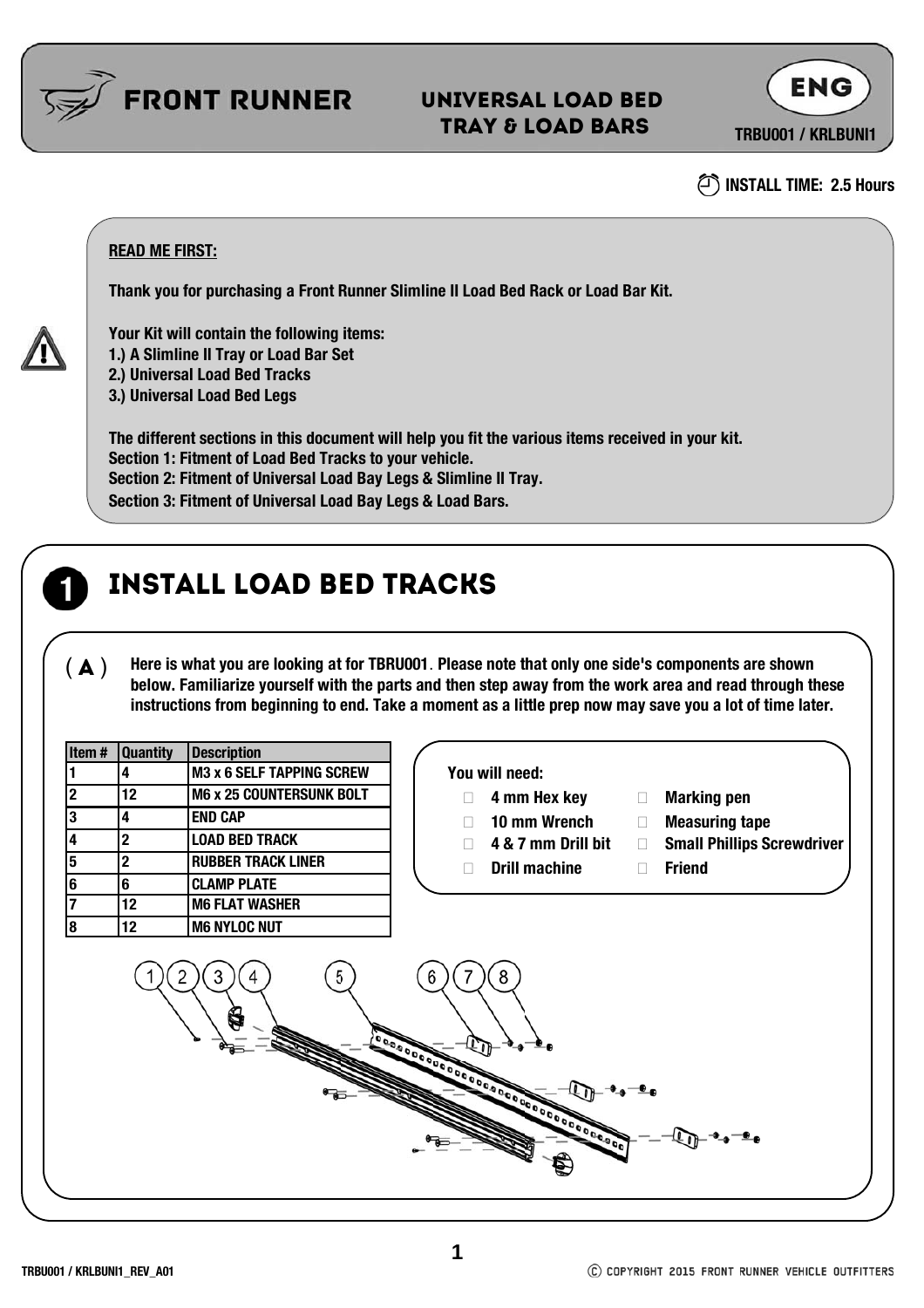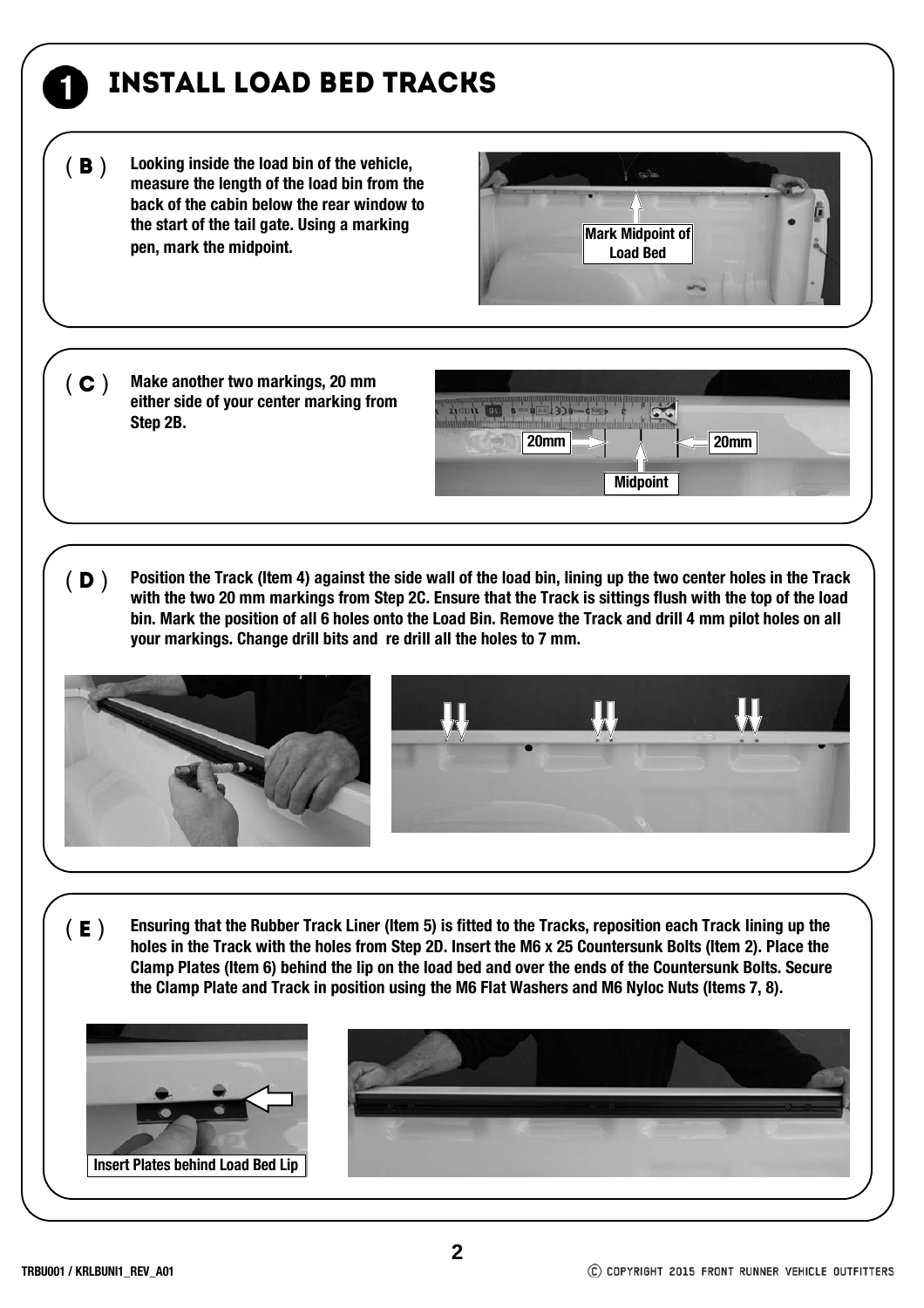# installation of slimline ii tray



**Note: If you have not fitted the Universal Load Bed Legs, fit them according to the Universal Load Bed Leg Fitting Instruction - Document LASS026.**

**If your Slimline II Tray is not already assembled, assemble it as per the Slimline II Tray Universal Assembly Instruction - Document RRSTUNI.**

#### **You will need:**

- **13 mm Flat or Socket Wrench**
- **Measuring tape**
- **Friend**

( $\blacktriangle$ ) With your Rack in the upside down position (Product Sticker should be upside down) slide two M8 x 25 **Hex Bolts supplied with the Universal Load Bed Legs into the end of each Slat as indicated by the arrows using the machined Slots as shown.** 

(**B**) Space the two Leg Assemblies evenly either side of Midpoint of the Track so that they are spaced 884 mm<br>apart - outside to outside as shown below. Loosely tighten the bolts securing the Legs to the Track.

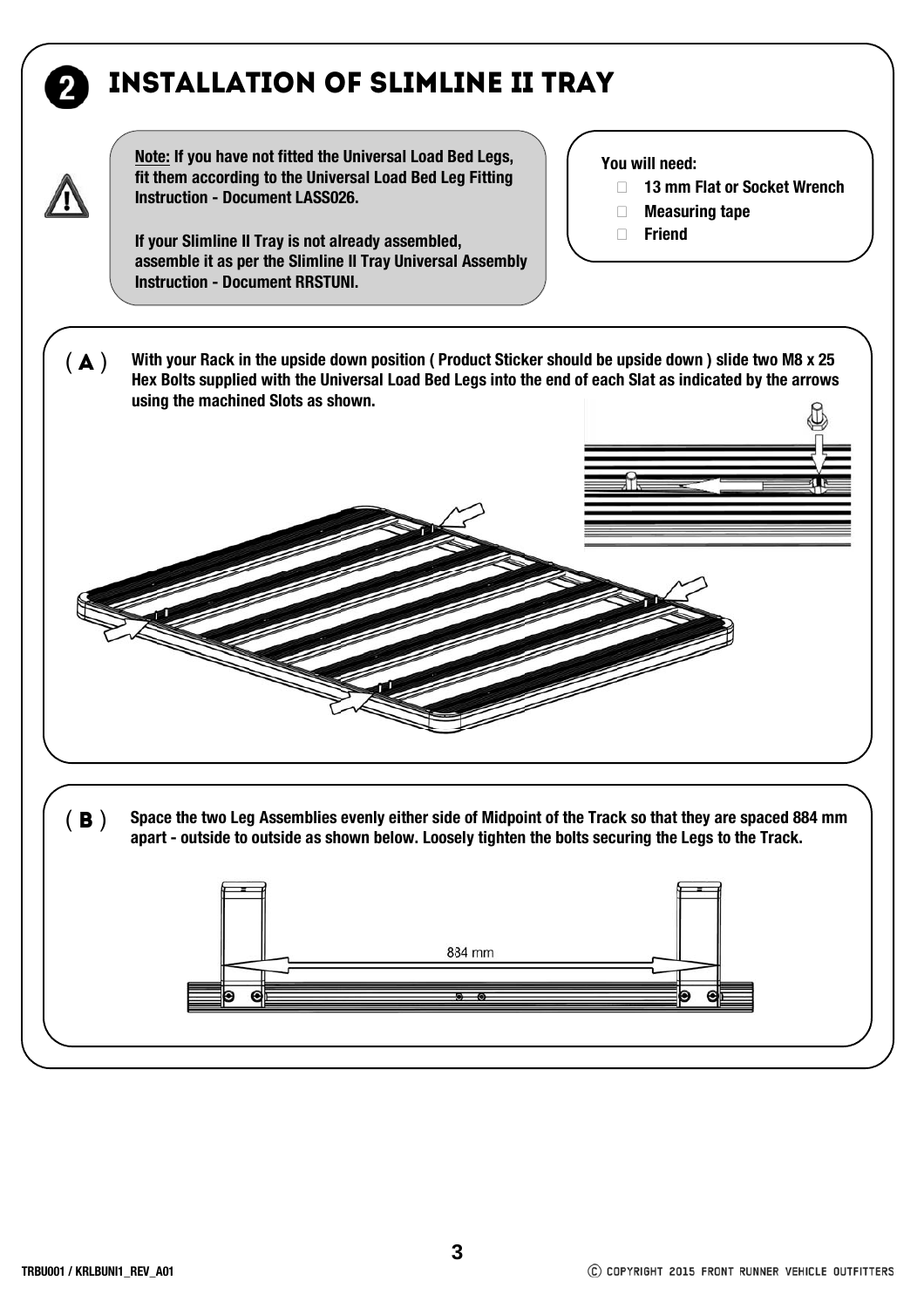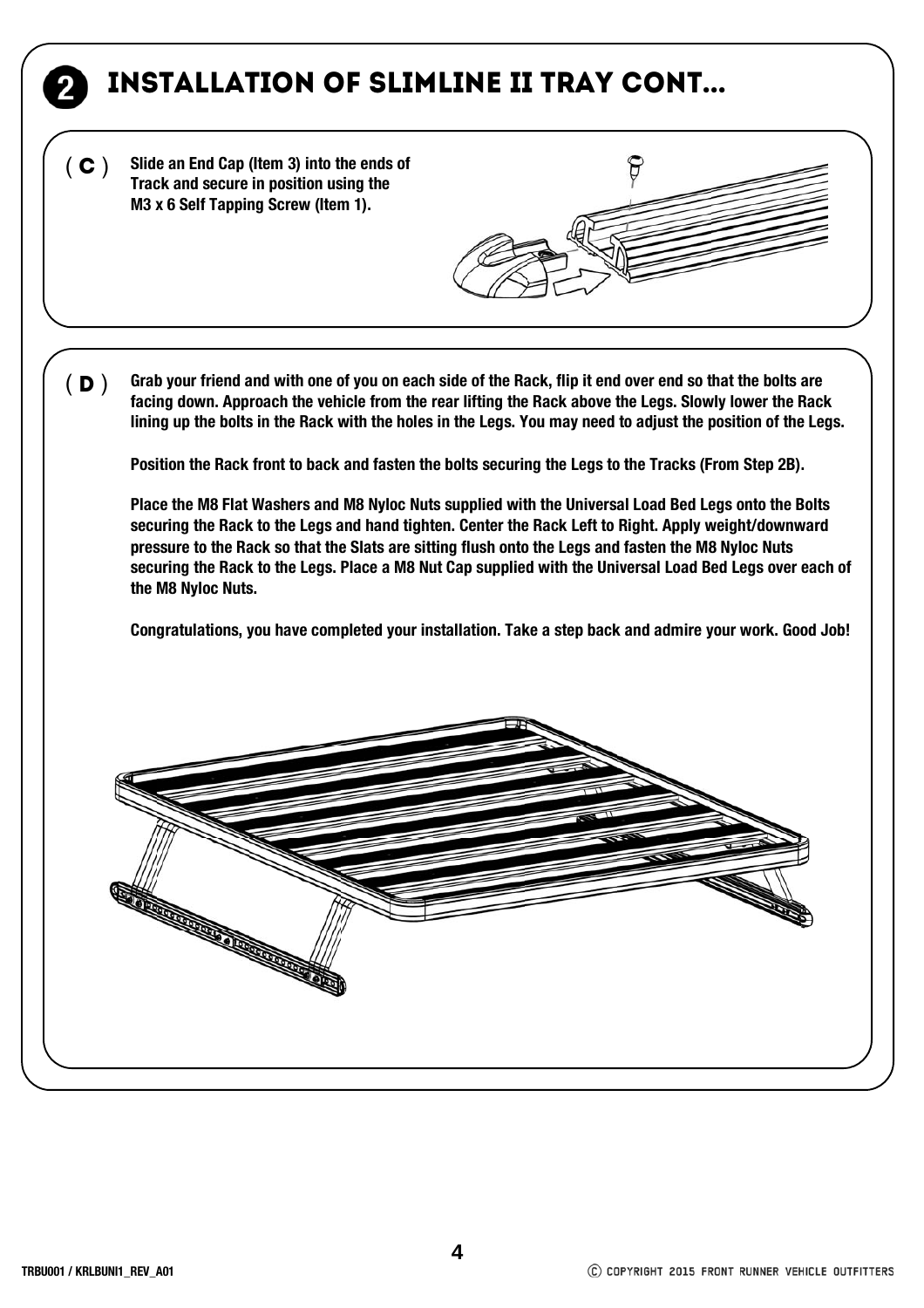## installation OF LOAD BARS



3

**Note: If you have not fitted the Universal Load Bed Tracks or Legs, please fit them as per the Universal Load Bed Track and Universal Load Bed Led Fitting Instructions (Documents TRBU001 & LASS026).**

ទ

**Slide an End Cap (Item 3) into the ends of Track and secure in position using the M3 x 6 Self Tapping Screw (Item 1).**   $(A)$ 

(**B**) Fit a Plastic End Caps received with your Load Bars into each end of the Load Bars as shown.



( C ) With the Load Bars in the upside down position (Check using **the Buck Logo on End Caps from Step 2B as an indicator), slide two M8 x 25 Hex Bolts supplied with the Universal Load Bed Legs into each end of the Load Bars using the machined slots as shown.**